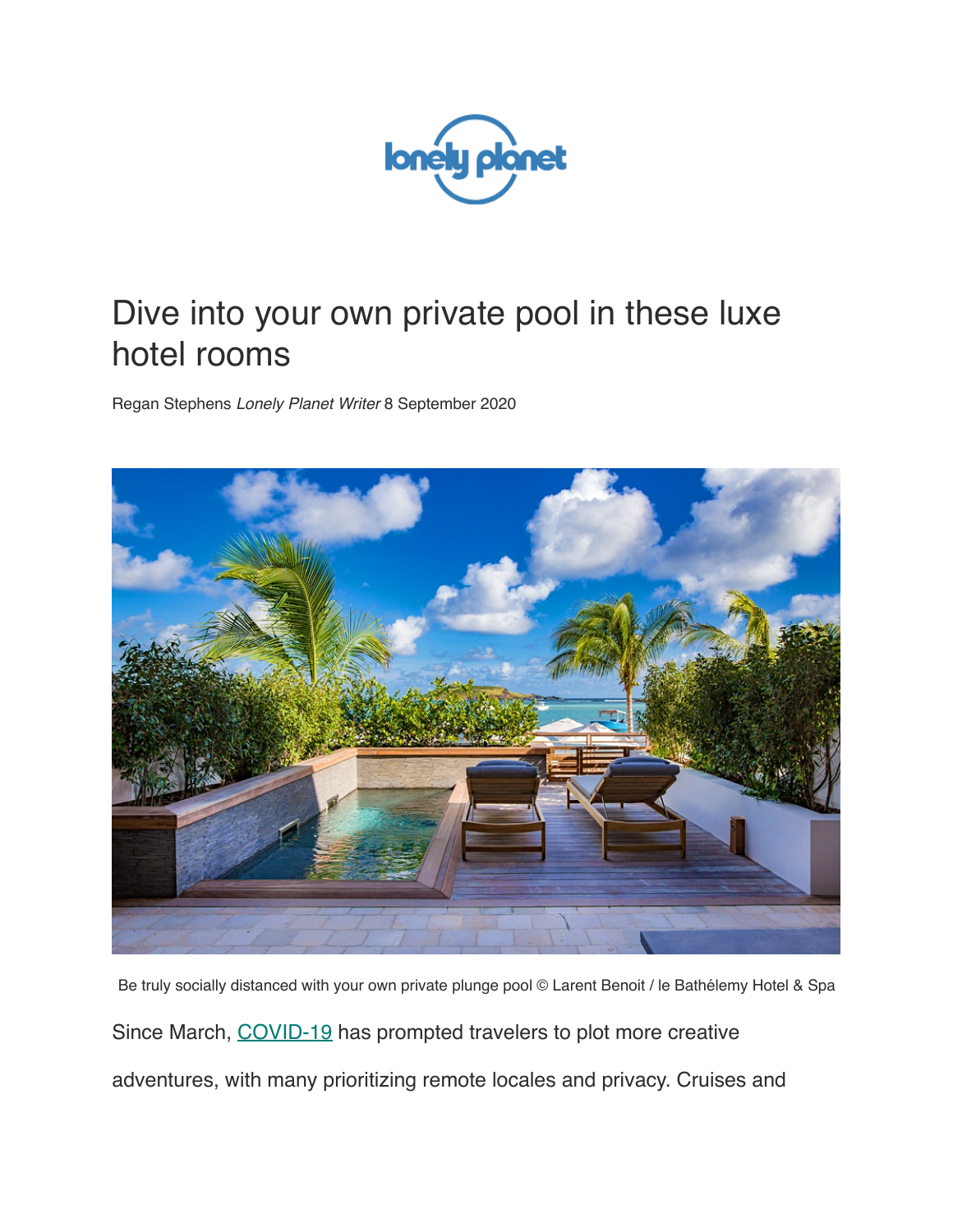European holidays have been postponed as Americans turn closer to home – hiking through [national parks,](https://www.lonelyplanet.com/articles/underrated-us-national-parks) [road-tripping in RVs,](https://www.lonelyplanet.com/articles/rv-travel-trend) and booking hotel rooms [with more isolated amenities.](https://www.lonelyplanet.com/articles/usa-hotels-social-distancing) According to Google trends, the search for "hotels" with private pools in room" has been surging over the last few weeks, and for good reason. These rooms and villas offer the ultimate treat in travel right now: a blissfully secluded oasis. From [Arizona](https://www.lonelyplanet.com/usa/arizona) to [Hawaii,](https://www.lonelyplanet.com/usa/hawaii) here are nine pools in [the](https://www.lonelyplanet.com/usa)  [US](https://www.lonelyplanet.com/usa) and [the Caribbean](https://www.lonelyplanet.com/caribbean) where you can take your own private plunge.

[…]



The private suites at le Bathélemy have heated plunge pools © Larent Benoit / le Bathélemy Hotel & Spa